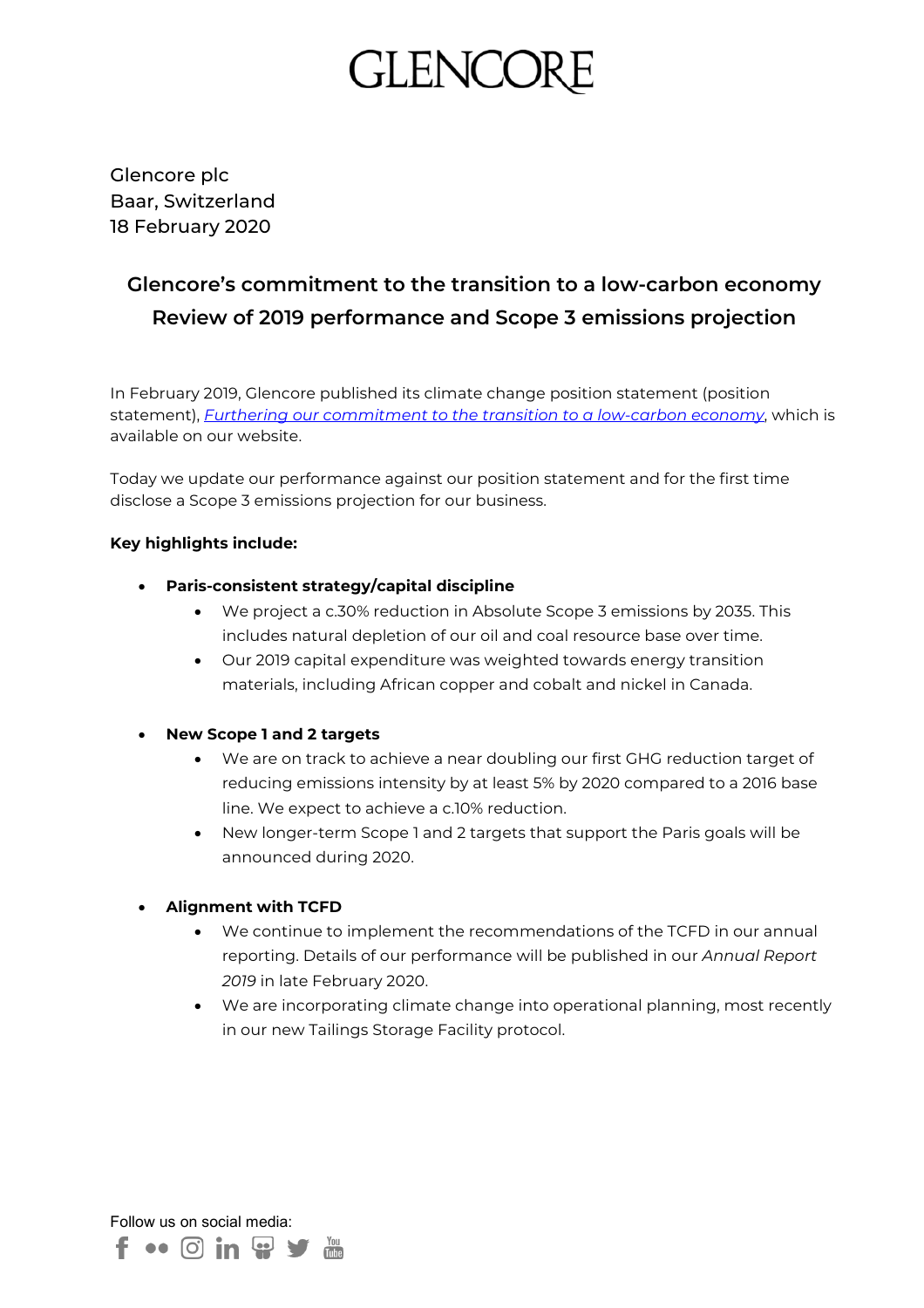$\overline{a}$ 

# **Update of our performance against our 2019 position statement**

# **1. Paris consistent strategy/capital discipline**

#### *Extract from Position Statement*

*As we rebalance our portfolio towards commodities supporting the transition to a low-carbon economy, we expect the intensity of our Scope 3 emissions to decrease. Starting in 2020, we will start disclosing our longer-term projections for the intensity reduction of Scope 3 emissions, including mitigation efforts.*

*We recognise the importance of disclosing to investors how we ensure our material capital expenditure and investments align with the Paris Goals. This includes each material investment in the exploration, acquisition or development of fossil fuel (including thermal and coking coal) production, resources and reserves, as well as in resources, reserves and technologies associated with the transition to a low carbon economy.*

*Starting in 2020, we intend to report publicly on the extent to which, in the Board's opinion, this was achieved in the prior year and the methodology and core assumptions for this assessment. These disclosures will be made in our Annual Report.*

# **Performance during 2019:**

Our portfolio is well positioned to support the transition to a lower carbon economy, while also meeting the need for universal access to reliable energy. Our business will continue to evolve over time as we look to deliver on our climate objectives as part of a Paris consistent strategy. At present, our projection indicates a reduction of our Scope 3 emissions – those arising from the sale and use of our own products, notably oil and coal - of approximately 30% by 2035<sup>[1](#page-1-0)</sup>.

We expect the depletion of our coal resource base in Colombia, and to a lesser extent, South Africa and Australia to contribute to this reduction. Our Australian operations are expected to maintain a longer and flatter production profile and will continue to produce high quality coal, which will be required to meet expected levels of global steel production and energy demand in Asia.

Our capital expenditure reflects significant current investment towards growth in production of battery and conductive metals required for the transition to a lower carbon economy. During 2019, our capital expenditure was predominantly spent on our key metals' growth projects, including the development of Katanga (copper/cobalt) in the DRC, Mopani (copper) in Zambia, the Zhairem project (zinc) in Kazakhstan and new nickel mines in Canada, one of which will be the one of the first fully electric mines in the world. When complete, Katanga is expected to produce approximately 30,000 tonnes of cobalt per annum, helping supply a market that is expected to grow substantially to more than 200,000 tonnes by 2025.

<span id="page-1-0"></span> $1$  When assessing the long-term projections for our Scope 3 emissions arising from the use of some of our products, we found an intensity metric is a less useful measure than absolute emissions. On this basis, and to support greater transparency, we report a projection of our absolute Scope 3 emissions.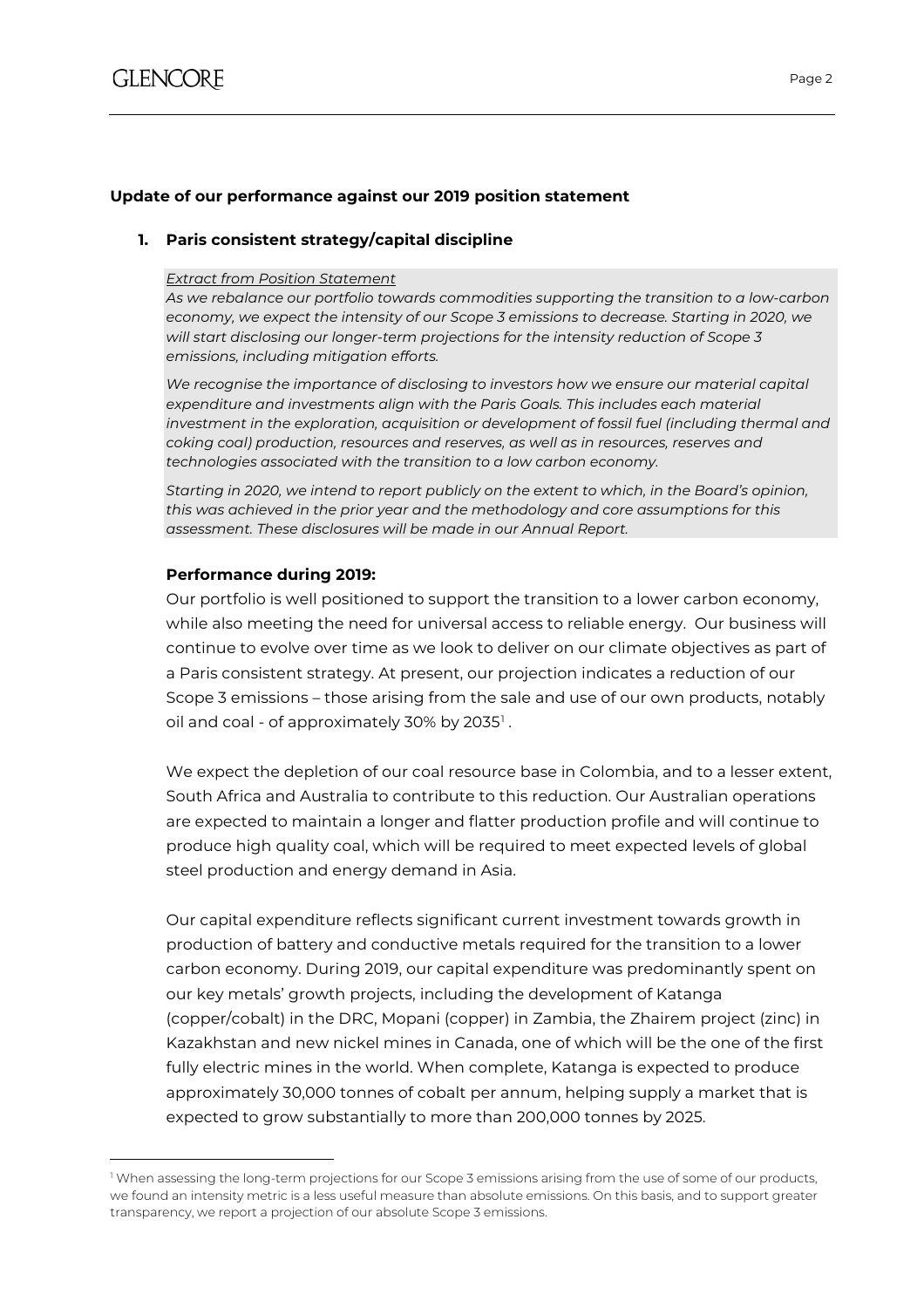Global energy demand has grown at 1.4% p.a. [2](#page-2-0) from 2010 to 2018 and scenarios reflecting stated policy objectives indicate energy demand shall continue to grow through 2035. We believe that coal, as a reliable and cost competitive form of energy, will continue to have a role in meeting future energy demand, particularly in developing countries, with Carbon Capture Utilisation and Storage (CCUS) adoption playing an increasingly important role in achieving emissions abatement<sup>[3](#page-2-1)</sup>. In 2019, our capital expenditure on coal-related projects was mainly for maintaining existing assets, including the required accounting for capitalisation of mine development costs (both surface and underground operations), where benefits are expected to be realised beyond 12 months.

When identifying, assessing and ranking coal projects for development, we consider a range of indicators including the financial payback period, based on a range of future coal price assumptions. We prioritise shorter payback investment periods.

During the year, the New South Wales state government approved brownfield extensions for Mt Owen and the United Wambo joint venture project.

The Mt Owen and United Wambo approvals will provide continued employment for more than 750 people, additional employment for 370 people, create additional important State and Federal tax and royalty sources, and increase the Gross Regional Product in the respective regions by an estimated A\$ 2.4 billion and Gross State Product by an estimated A\$ 3.3 billion, through supporting local businesses and employment opportunities.

We remain committed to our coal production cap of approximately 150 million tonnes.

# **2. Scope 1 and 2 Targets**

#### *Extract from Position Statement*

*In 2017, we announced our first target of reducing our greenhouse gas emissions intensity by 5% by 2020 compared to a 2016 baseline. We are currently on track to meet this target.*

*Glencore recognises the importance of continued reductions of greenhouse gas emissions*  from our operations. We are developing new, longer-term targets based on policy and *technological developments that support the Paris Goals, and intend to make these public in our annual report in 2020. We will report annually on our progress.*

 $\overline{a}$ 

<span id="page-2-0"></span><sup>2</sup> IEA WEO 2019

<span id="page-2-1"></span><sup>&</sup>lt;sup>3</sup> See IPCC SR1.5 sect 2.4. In addition, more information about Glencore's CCUS project is available at <http://ctsco.com.au/>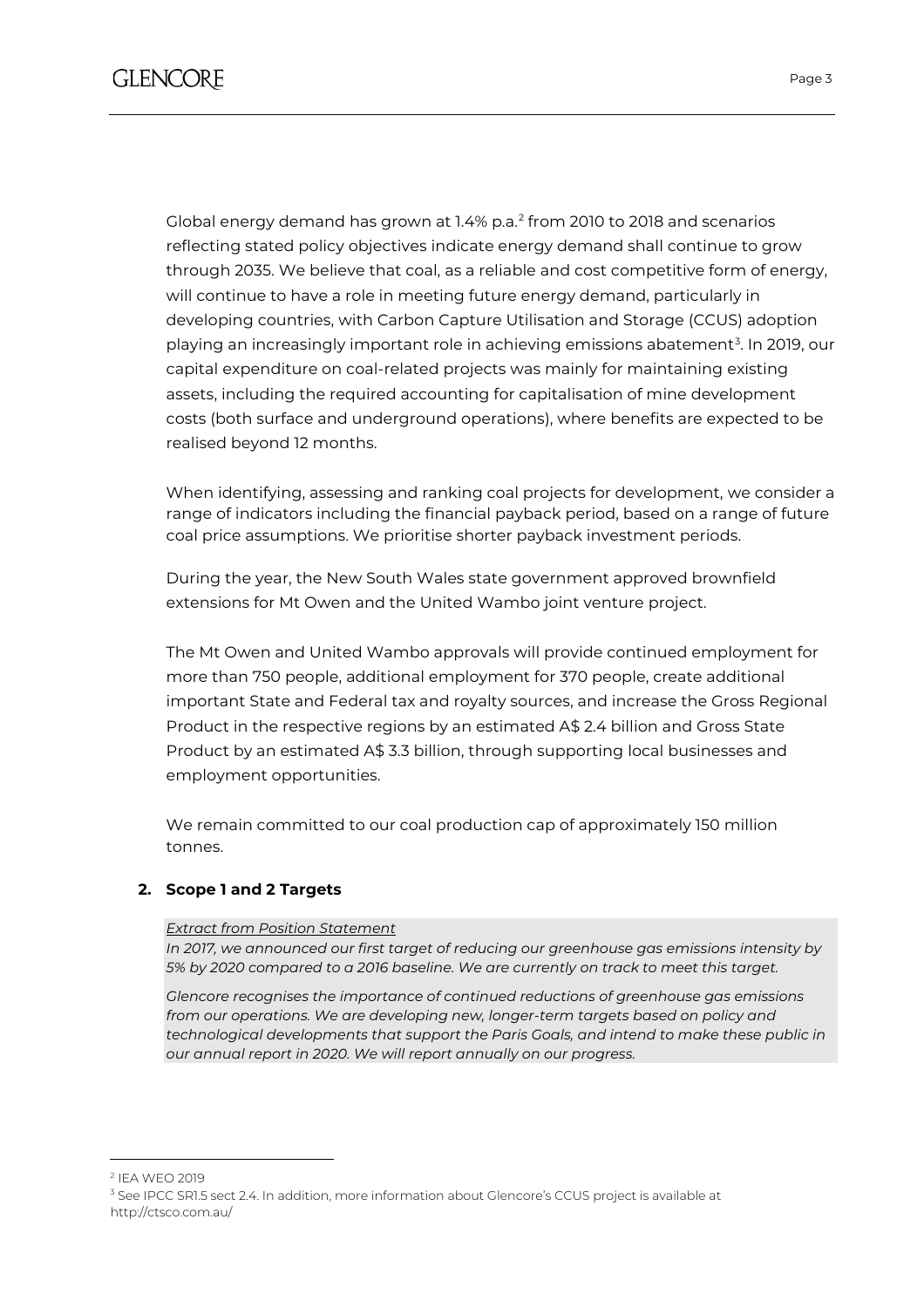# **Performance during 2019**

We are on track to exceed our target. To date, we have reduced our Scope 1 and 2 emissions intensity by 9.7% compared to the 2016 baseline, achieved by a range of measures including abatement, use of renewable energy sources and production changes at our operations.

As our 2020 target ends, we have committed to establish a new, longer-term target that supports the Paris Goals. During 2019, we furthered our work on developing this target by identifying and quantifying our operations' carbon reduction opportunities through marginal abatement cost curves (MACCs).

Through this work, we are identifying opportunities to deliver substantial emissions reductions by sourcing more power from low-carbon sources and delivering operational improvements that enhance efficiency.

We will communicate our longer-term target in 2020.

# **3. Review of progress**

#### *Extract from Position Statement*

We are committed to transparency and report annually on our progress in meeting our *climate change objectives. We include this disclosure in our annual report and provide further details in our sustainability report. In addition, we publish data on our performance on our website, including disclosure of our Scope 3 emissions.*

*We will give consideration to how our climate change objectives can be reflected in the design of the relevant schemes for executive management.*

*Every three years, we review changes to the Nationally Determined Contributions (NDCs) in line with the Paris Goals mechanism, and other relevant policy, economic and technology developments to assess societal progress in energy transition and to update our scenariobased portfolio assessment.*

#### **Performance during 2019**

 $\overline{a}$ 

Details of our approach to climate change are included on our website, in our annual report and in our sustainability report. We disclose our performance annually, including data on our Scope 1, 2 and 3 emissions<sup>[4](#page-3-0)</sup>. We were pleased to receive the ranking of 4 by the Transition Pathway Initiative for our approach to the management and disclosure of climate-related risks.

We continuously monitor the policy landscapes and steps countries are taking to support achievement of the goals of the Paris Agreement. We are expecting the

<span id="page-3-0"></span><sup>4</sup> Our Scope 3 emissions are disclosed in our annual Sustainability Report.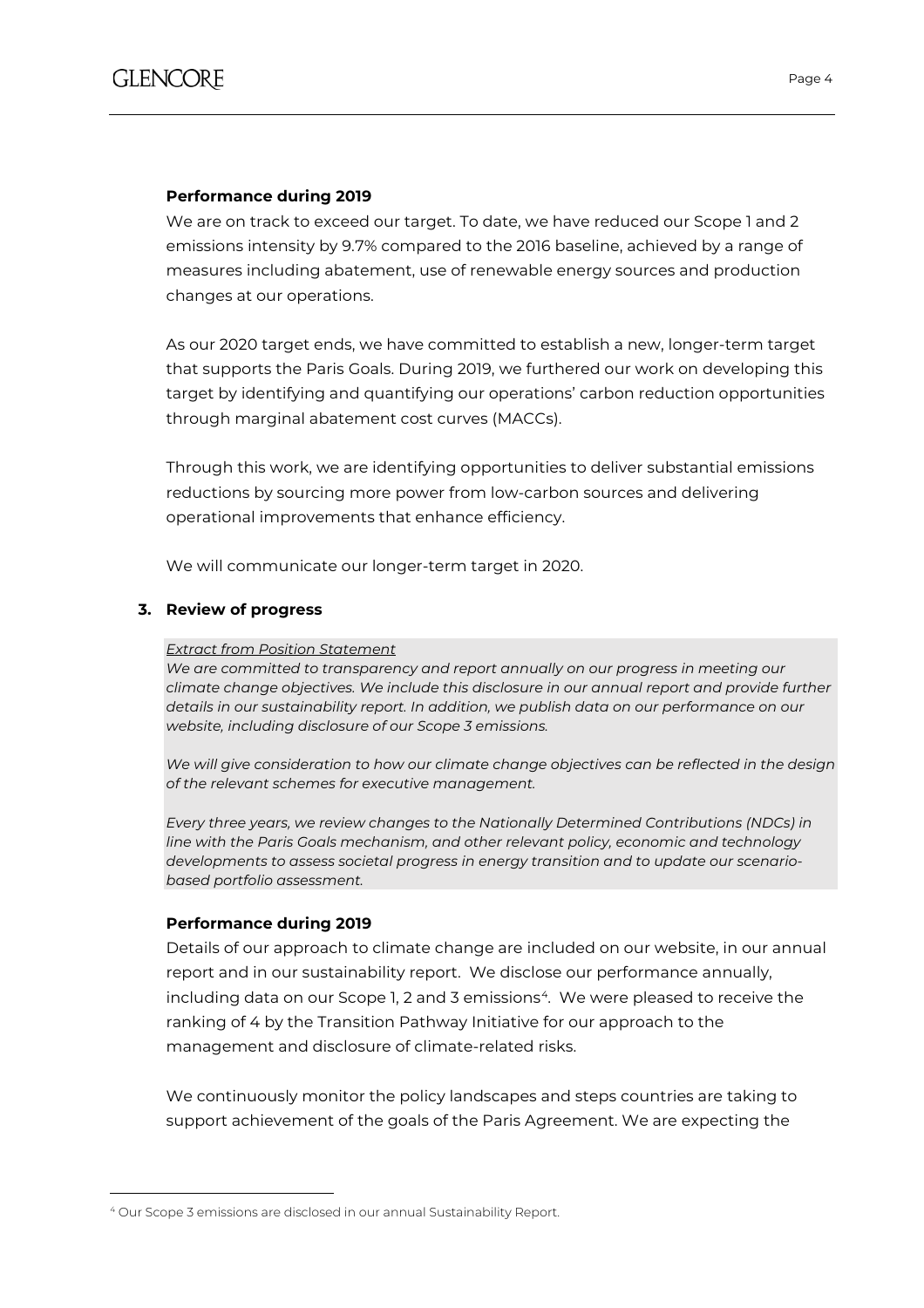Nationally Determined Contributions (NDCs) to be updated in the course of 2020, and will use these to update our own scenarios.

# **4. Alignment with the Task force on Climate-related Financial Disclosures (TCFD) recommendations**

#### *Extract from Position Statement*

*We were an early supporter of the voluntary guidance on consistent climate related financial disclosures produced by the TCFD. We are pleased to support the TCFD guidance and have started to implement its recommendations in our annual reporting.*

*Consistent with TCFD recommendations, as appropriate, Glencore will continue to disclose the metrics, targets and scenarios we use to assess and manage relevant climate-related risks and opportunities.*

# **Performance during 2019**

We continue to implement the recommendations of the TCFD in our annual reporting. Details of our performance, including our Scope 1 and 2 emissions are in our *Annual Report 2019* and we will publish our Scope 3 emissions in our *Sustainability Report 2019*, which we expect to make available in April 2020.

We monitor risks and opportunities related to climate change and, going forward, will be taking further steps to roll out site-specific risk assessments. We also continue to incorporate climate change into operational planning: for instance, our new tailings storage facilities (TSF) protocol, adopted in 2019, requires operations to assess the impact of climate change on the design, operation, maintenance and closure of TSFs.

Further details on the risks we have identified in relation to climate change are included in the Principal Risks and Uncertainties section of our *Annual Report 2019*.

Our scenarios regarding global responses to climate change were developed in 2017 and took into account energy market projections developed by organisations such as the IEA and World Energy Council (WEC), leading climate science projections from the IPCC and likely shifts in policy and other conditions corresponding to scientific technology and economic changes.

We believe that national policies play a critical role in shaping the response to climate change. National commitments and climate pledges are required to be updated in 2020 and we will use these to update our scenarios for achieving the goals of the Paris Agreement and test the resilience of our business.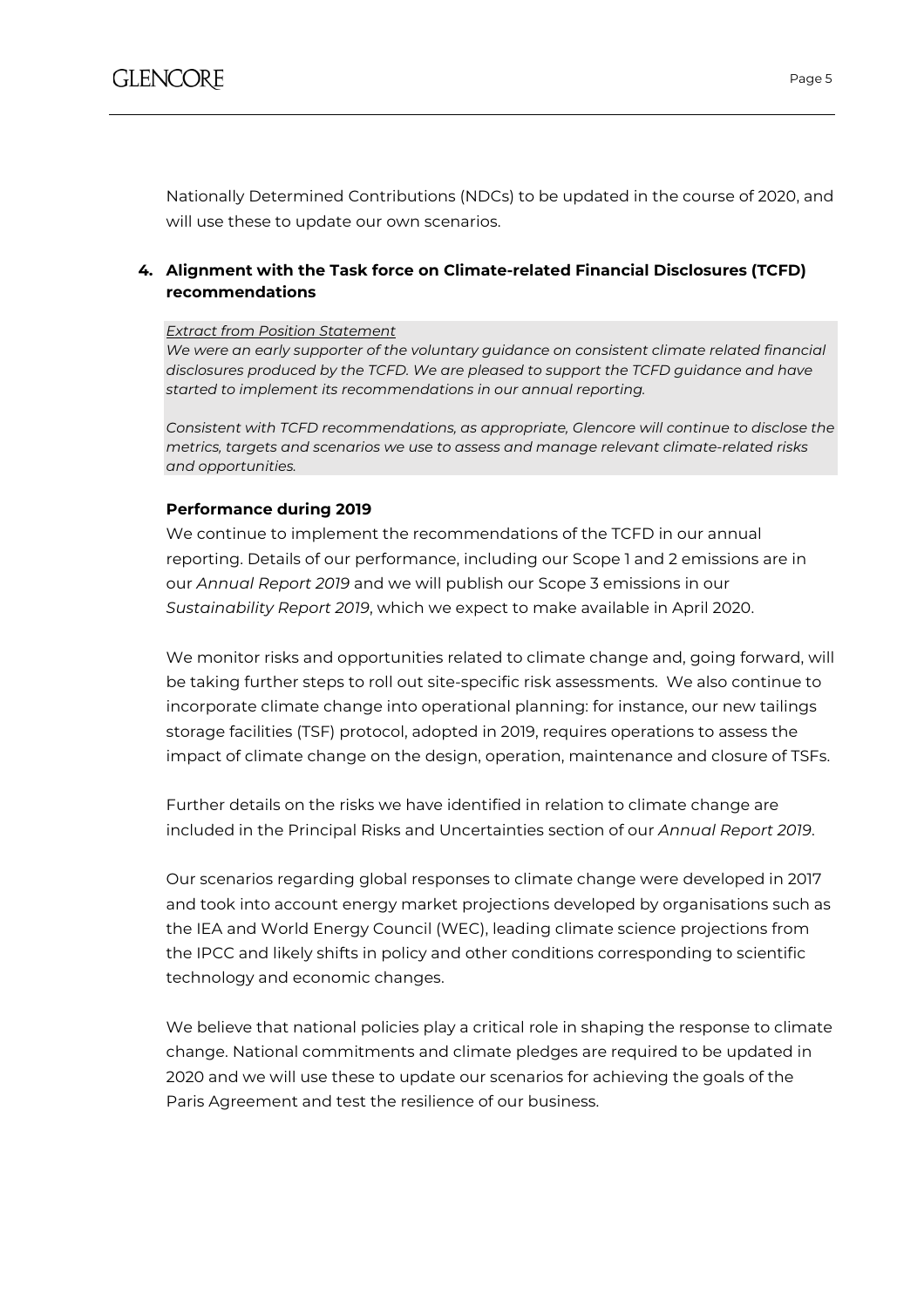# **5. Corporate climate change lobbying**

#### *Extract from Position Statement*

*We believe that it is appropriate that we take an active and constructive role in public policy development and participate in relevant trade associations. We acknowledge the IIGCC Investor Expectations on Corporate Climate Lobbying and recognise the importance of ensuring that our membership in relevant trade associations does not undermine our support for the Paris Goals.*

#### **Performance during 2019**

During 2019, we undertook our first review of our membership in relevant trade associations to ensure their activities and statements align with those of Glencore and do not undermine our support for the Paris Goals.

We reported on our approach to the review, and its findings, in our report *Review of our industry organisations' positions on climate change*. We will review annually the activities and positioning of our relevant trade associations on the topic of climate change, acknowledging that trade associations represent industry across multiple policy areas.

#### **Stakeholder engagement**

We hold regular meetings with our investors, banks, governments and customers on topics related to climate change. We engage constructively with the Climate Action 100+ initiative and the Transition Pathway Initiative. These conversations help us continue to update our approach to climate change to reflect evolving stakeholder expectations, changing policy landscape and developments in low emission technologies.

*ENDS*